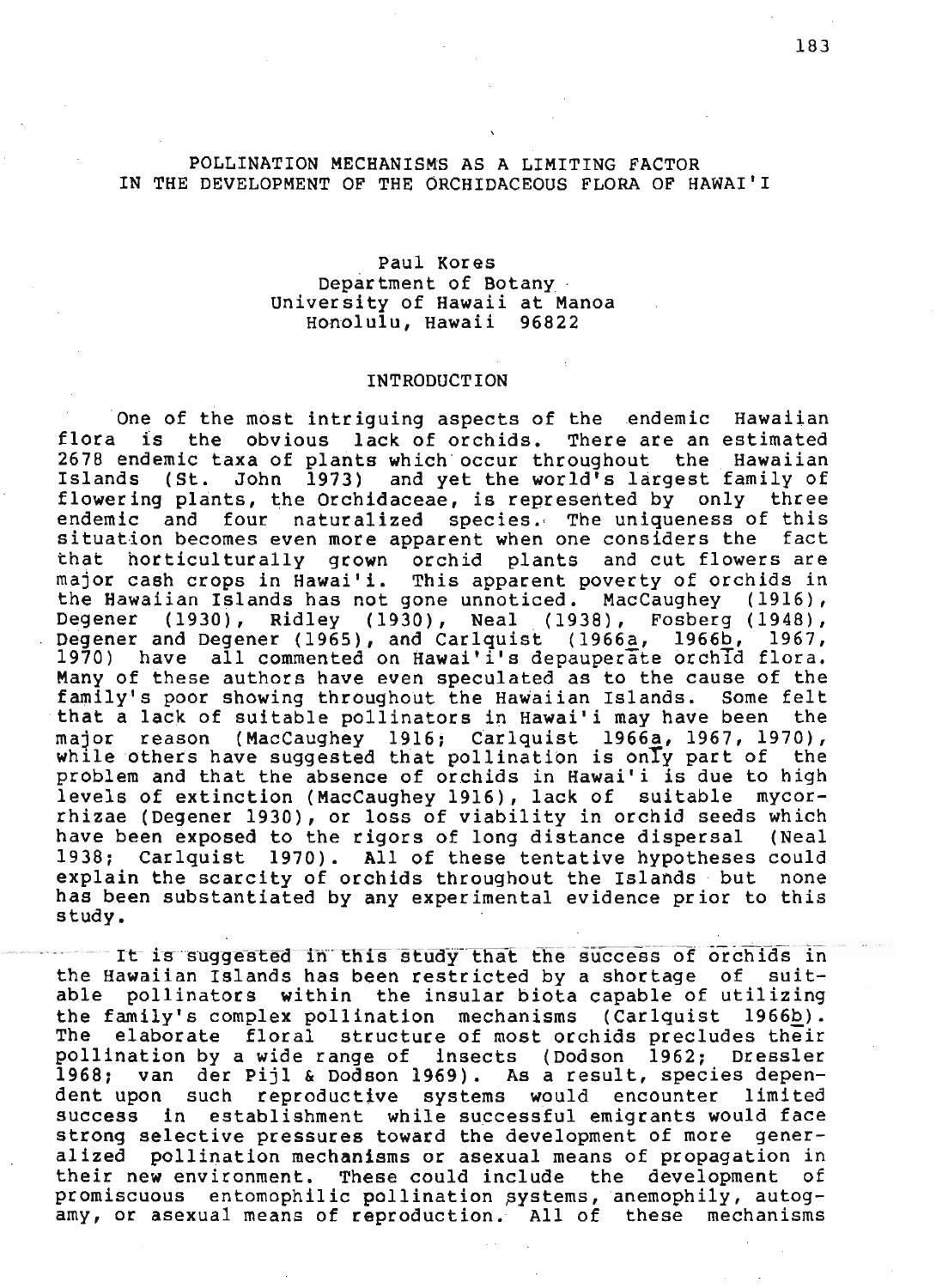tend to reduce the species' dependence upon a particular group of insect pollinators and would enhance the organism's potential for since the floral forms of native entomophilous plants will tend to reflect the nature of the insect faunas (Carlquist 1966b), a<br>high incidence of non-specific pollination mechanisms or asexual incidence of non-specific pollination mechanisms or asexual reproduction in the endemic and naturalized species of orchids present throughout the Hawaiian Islands would be indicative of a shortage of suitable insect pollinators within the insular biota.

This paper describes the pollination mechanisms utilized by the endemic and naturalized orchids of the Hawaiian Islands, and discusses some of the effects different modes of pollination would have upon the evolutionary potential of the species which adopt them.

## MATERIALS AND METHODS

Seven species of orchids found throughout the Hawaiian Islands were examined for adaptations in their floral morphology which would facilitate self-pollination. Individual flowers and<br>buds of different ages were selected from each of the species studied, dissected, and examined for adaptations which would render autogamy feasible. After the initial examination, the<br>seven species were tentatively classified as to their probable mode of pollination and then reexamined in the field utilizing fresh material. As part of this study the mean number of flowers per inflorescence and the number of capsules formed per 100 flowers were' determined for each species. Samples used to determine these figures ranged from nine to 42 inflorescences. Speci-<br>mens of the orchids utilized in this study were collected mainly mens of the orchids utilized in this study were collected on the island of O'ahu. Additional material was obtained from the islands of Kaua'i and Hawai'i.

After examining all seven species for morphological adaptations which would facilitate self-pollination, detailed field studies were initiated for Anoectochilus sandvicensis Lindl., the only endemic species of orchid which appeared to be normally allogamic. Field work was carried out in an area of cloud forest located on the summit of Ka'ala, O'ahu (alt. 4025 ft). The orchid studied occurred terrestrially in low density throughout the area surveyed. Flowering specimens of A. sandvicensis within the study site were utilized in a number of experiments in an attempt to determine the species' natural pollinator. These attempt to determine the species' natural pollinator. experiments included bagging trials, insect trapping in the vicinity of blooming orchids, and artificial cross- and selfpollination. A detailed description of the techniques utilized in this study appears in Kores (1979).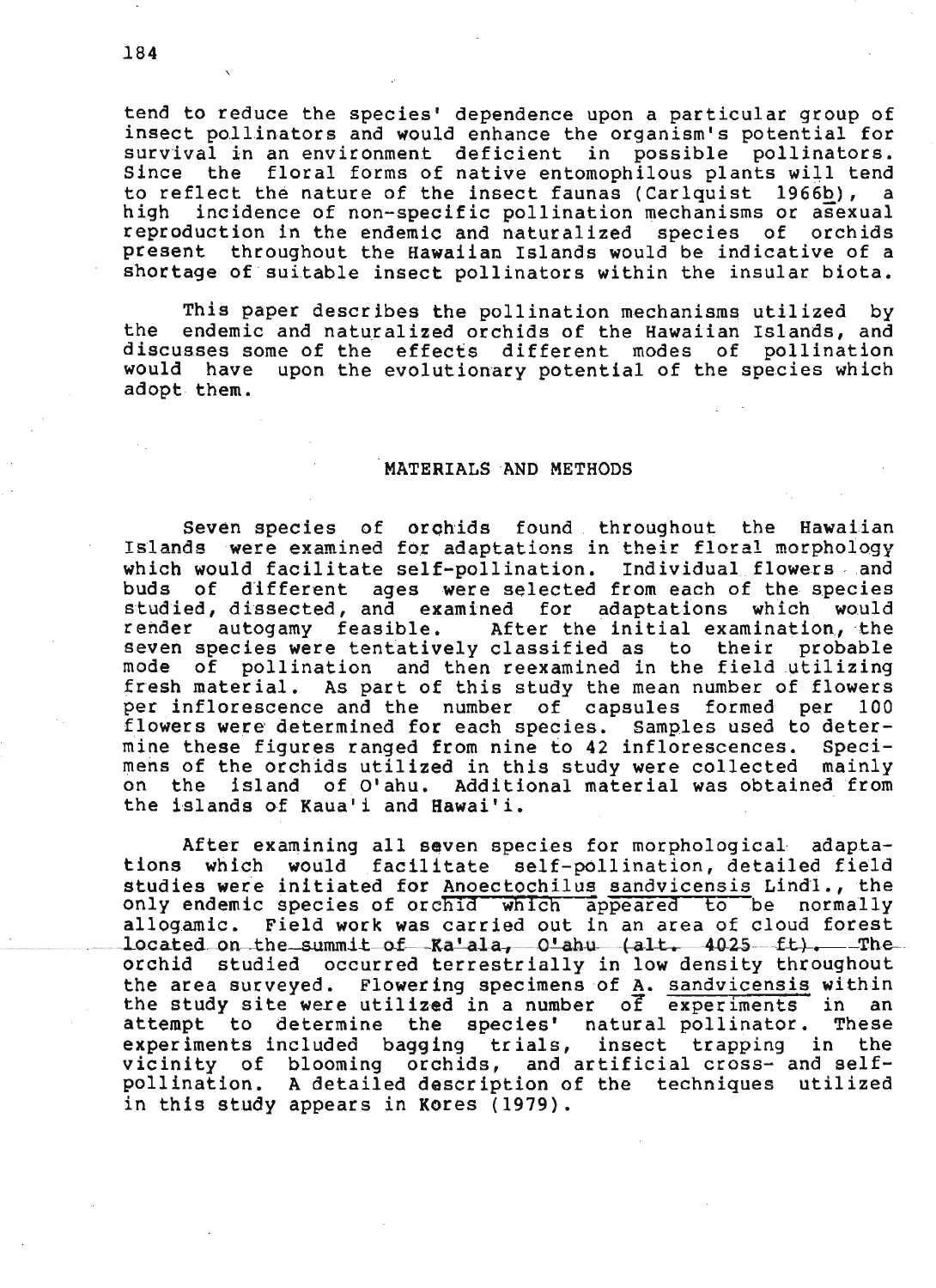#### RESULTS

A summary of the reproductive methods utilized by the seven species of orchids, based upon studies of their floral morphology, appears in Table 1. Based on floral morphology Anoecto- ~hilys sandvicensis, Arundina graminifolia (D. Don) Hochr., Epidendrum X Obrienianum Rolfe, and Phaius tankarvilleae (Banks  $ex$  L'Her) BI. have normally developed flowers, are functionally allogamic throughout the Hawaiian Islands, and apparently require some external agent to bring about pollination. This conclusion is supported by the low number of capsules formed by the four supposedly allogamic species. Field surveys of wild populations of the four species throughout Hawaili indicate that only 1.6% to 7.7% of the flowers produce capsules (Table 2). Similar studies of allegedly autogamic orchids in Hawaili indicate that they produce over 10 times as many capsules as the allogamic species.

In addition to sexual means of reproduction three of the four allogamic orchids in Hawai'i are capable of asexual propaga-<br>tion. Arundina graminifolia and E. X Obrienianum develop new Arundina graminifolia and E. X Obrienianum develop new plantlets along the lower nodes of the old inflorescences. third species, A. sandvicensis, develops new axes along the older portions of the fleshy, decumbent rhizomes; the new shoots ultimately become established and the connection between the new<br>and old growing points break down, leaving two plants. Phaius and old growing points break down, leaving two plants. tankarvilleae, the fourth allogamic species, does not appear to reproduce actively by asexual means of propagation though the species is capable of doing so if plants are forcibly divided.

The remaining three species of orchids studied are all listed in Table I as autogamic. All three species appear to have some structural adaptations in their floral morphology which<br>facilitate self pollination. In the case of Liparis hawaiensis In the case of Liparis hawaiensis Mann, autogamy occurs as the result of a sequence of movements by the pollinium which ultimately bring the organ in contact with<br>the stigma. These movements are the result of a differential stigma. These movements are the result of a differential drying out of the plant tissues and are a common phenomenon within the Orchidaceae (Darwin 1862; Knuth 1909). Spathoglottis plicata Bl., the second of the autogamic species listed in prisoned bill, the second of the adrogamic species fisced in matic fluid which floods the anther causing the pollen to germi-<br>nate in situ. This process is aided by movements of the column and labellum during anthesis. The entire sequence of events leading to pollination requires approximately 72 hours to complete and agrees with the findings of Ridley (1888), who first described S. plicata as being autogamic.

Platanthera holochila (Hbd.) Krzl. also appears to have specially modified flowers which facilitate self-pollination but the actual sequence of events which leads to pollination is still<br>somewhat questionable. The species has small, green, fairly somewhere green-needs which develop capsules 86% of the time.<br>Platanthera holochila has been collected only once during the Platanthera holochila has been collected only once during past 39 years and the observations presented in this paper are based on an analysis of spirit material from that collection.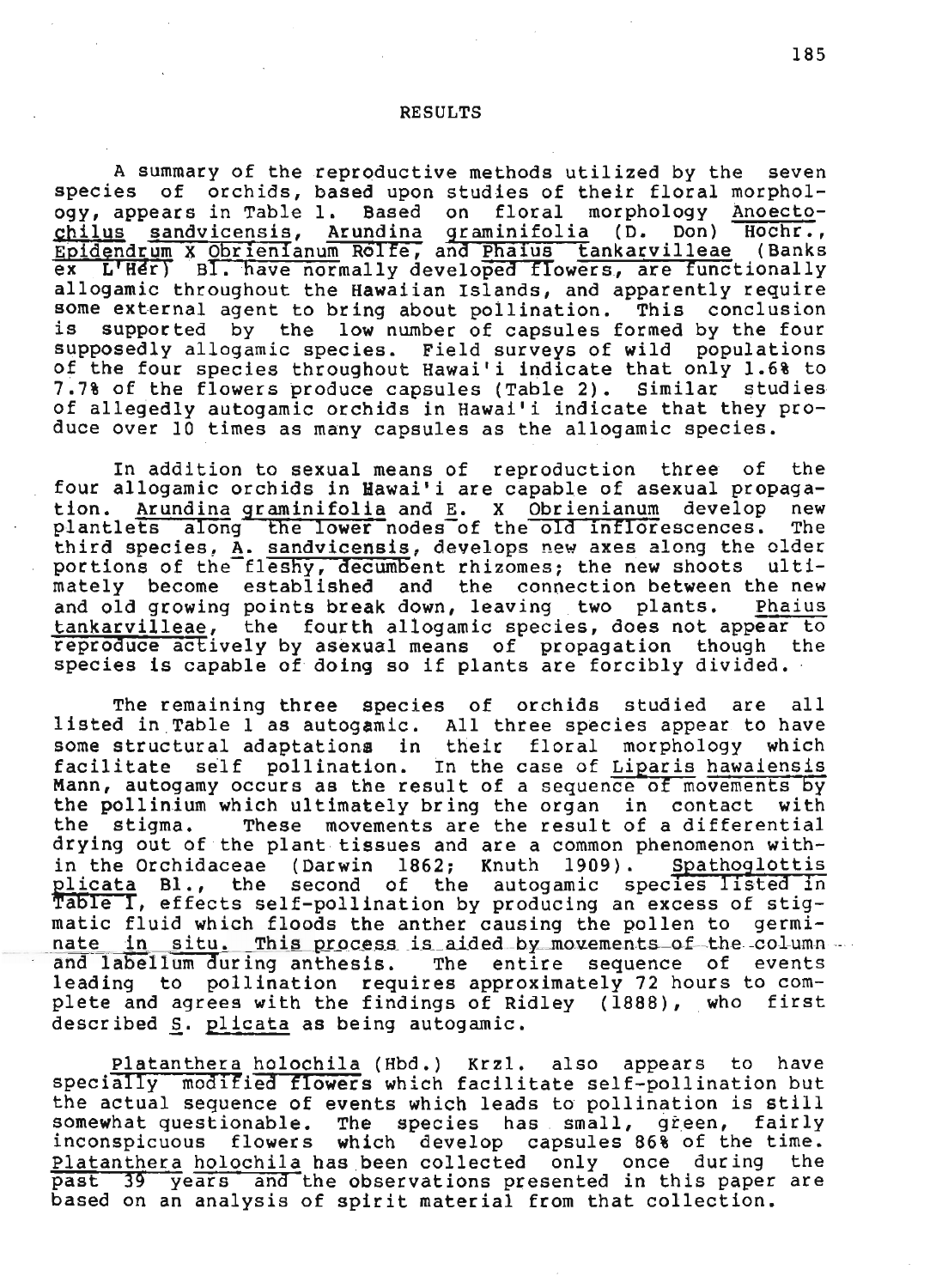Flowers of P. holochila have specially modified lateral petals which assist in self-pollination. These petals have a relatively narrow, club-like apex which is incurved against the column while the flowers are in bud. The pollen is granular and the elastic connective tissue which usually holds the grains together in other species of Platanthera appears to be absent from the Hawaiian species. self-pollination in the species probably occurs when loose, granular pollen is compressed in the anther cells and eventually forced out over the lower edge of the anther. This extruded pollen is trapped between the incurved, fleshy tips of the lateral petals and the nonreceptive stigma. The pollen is held in this position and the stigma eventually becomes receptive, effecting pollination.

. Attempts at determining how A. sandvicehsis is pollinated were not as successful as the studies carried out on L. hawaiensis and P. holochila. The species is apparently allogamic but extensive field studies failed to identify its natural pollinator. During the species' eight-week flowering season no natural pollination occurred in any of the samples under observa-<br>tion at the Ka'ala site. Inflorescences of A. sandvicensis left tion at the Ka'ala site. Inflorescences of A. sandvicensis exposed as controls, those partially surrounded by insect traps, and bagged flowers all failed to set seed. However, artificially selfed or crossed flowers did show signs that pollination had taken place by the following week and ovaries collected from these flowers at the end of the study did contain seed.

The fact that artificially pollinated flowers of A. sandvicensis set seed, while the remainder of the flowers from the Ka'ala sample did not, strongly suggests that the species is<br>allogamic. These findings confirm those presented earlier in These findings confirm those presented earlier in this paper based on the species' floral morphology. The absence<br>of natural pollination within the Ka'ala sample of A. sandvinatural pollination within the Ka'ala sample of A. sandvicensis, during the species' 1973 flowering season, is  $\overline{p}$  probably best explained in terms of the small number of suitable pollinators and the limited quantity of flowers present at the site.

Insect traps surrounding inflorescences of A. sandvicensis yielded very few insects, predominantly Diptera (Drosophilidae), Hymenoptera (Ichneumonidae), Lepidoptera (Phycitidae), and Heteroptera (Reduviidae). None of these families listed above offer many promising potential pollinators for orchids (Faegri ---------- - -- -&---v--a-n-·~·e-r--P-i-j 1- -1-9-6-6-;--v-an-cl-e-J;---p-i-j 1--~-&--8ocl-s-en-1-9;6-9-)~d---i-t-i-s--s-\;l<3-- gested that the actual pollinator of A. sandvicensis may not be present in the sample of insects collected from Ka'ala.

#### DISCUSSION

The most prominent feature which emerged from the study of the seven endemic and naturalized orchids in Hawaili was the non-specific nature of their pollination mechanisms. Orchids are usually dependent upon very specific pollinators to ensure adequate seed set, and yet in Hawai'i 42.8% of the species examined appeae to be autogamic. If one considers just the endemic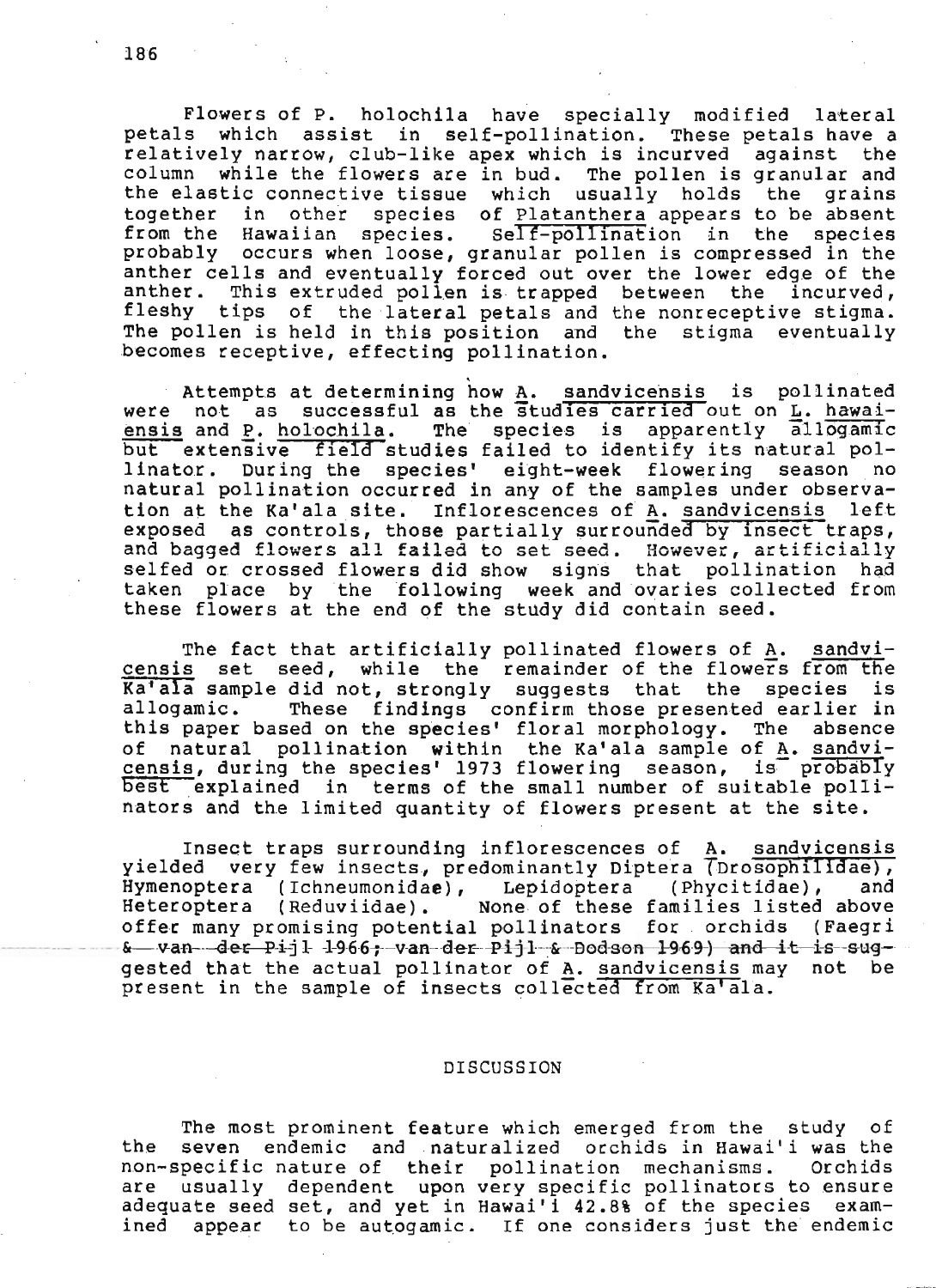species this figure jumps to 66%. The estimated rate of autogamy<br>suggested by van der Pijl & Dodson (1969) for the rest of the suggested by van der Pijl & Dodson (1969) for the rest family is only about 3%, approximately one-twentieth of the level found among the endemic Hawaiian orchids. This high incidence of autogamy prevalent in the Hawaiian orchids becomes even more<br>significant when one examines the allogamic species included in significant when one examines the allogamic species this study. Although the majority of orchids studied proved to be allogamic, three of the four allogamic species appear to reproduce primarily by some form of vegetative propagation. Anoectachilus sandvicensis, Arundina graminifolia, and Epidendrum X Obrienianum are all capable of asexual reproduction. As a result six out of seven species, or 85.7% of the orchids studied, have alternative means of reproduction.

The apparent absence of specific entomophilic pollination mechanisms within the seven species of orchids examined, the high incidence of autogamy, and the prevalence of asexual reproduction are not typical of the Orchidaceae in general. The fact that so many orchids which have become successfully established in Hawai'i share these traits suggests that their presence has been favored by selective pressures within the insular environment.<br>The most obvious environmental condition which would favor tran-The most obvious environmental condition which would favor sitions toward autogamy or asexual reproduction within the endemic and naturalized orchids present in the Hawaiian Islands would be lack of suitable insect pollinators. It is well known that islands generally· have very depauperate insect faunas (Wallace 1891) and the Hawaiian Islands are certainly no exception (Zimmerman 1948). The generalized, non-specific reproductive The generalized, non-specific reproductive mechanisms found in many orchids present in Hawai'i certainly<br>suggest a lack of suitable insect pollinators and this lack of suggest a lack of suitable insect pollinators and this lack pollinators has probably been a major factor in restricting the development of an orchidaceous flora in the area.

A shortage of suitable pollinators would restrict the development of orchids within the region for a variety of reasons, the most obvious of these being the influence a lack of potential pollinators would have upon the reproductive success of the group. Long distance dispersal of orchids to the Hawaiian Long distance dispersal of orchids to the Hawaiian Islands would almost certainly exclude the emigrant species' natural pollinator, imposing a further restriction upon establishment and success. Emigrant species would be faced with the task of finding a suitable substitute pollinator within their<br>new environment or developing non-entomophilic pollination-mech-<br>anisms. The greater the specificity of the emigrant species' The greater the specificity of the emigrant species' pollination mechanism the more difficult the problem of adap-<br>tation becomes. This point is illustrated by the absence of This point is illustrated by the absence certain orchids in the Caribpean Islands, although the distances between land masses are relatively small. Janzen (1974) has suggested that this absence of certain orchids from these insular floras may be due solely to the lack of Euglossine bees which<br>serve as their natural pollinators. This situation is by no serve as their natural pollinators. This situation is by means unique to just the Orchidaceae. Ramirez (1970) has made similar suggestions concerning the influence the distribution of fig wasps (Agaonidae) has had upon the dispersal of Ficus throughout the world. In the case of the Hawaiian Islands, the depauperate insect fauna would tend to exlude emigrant species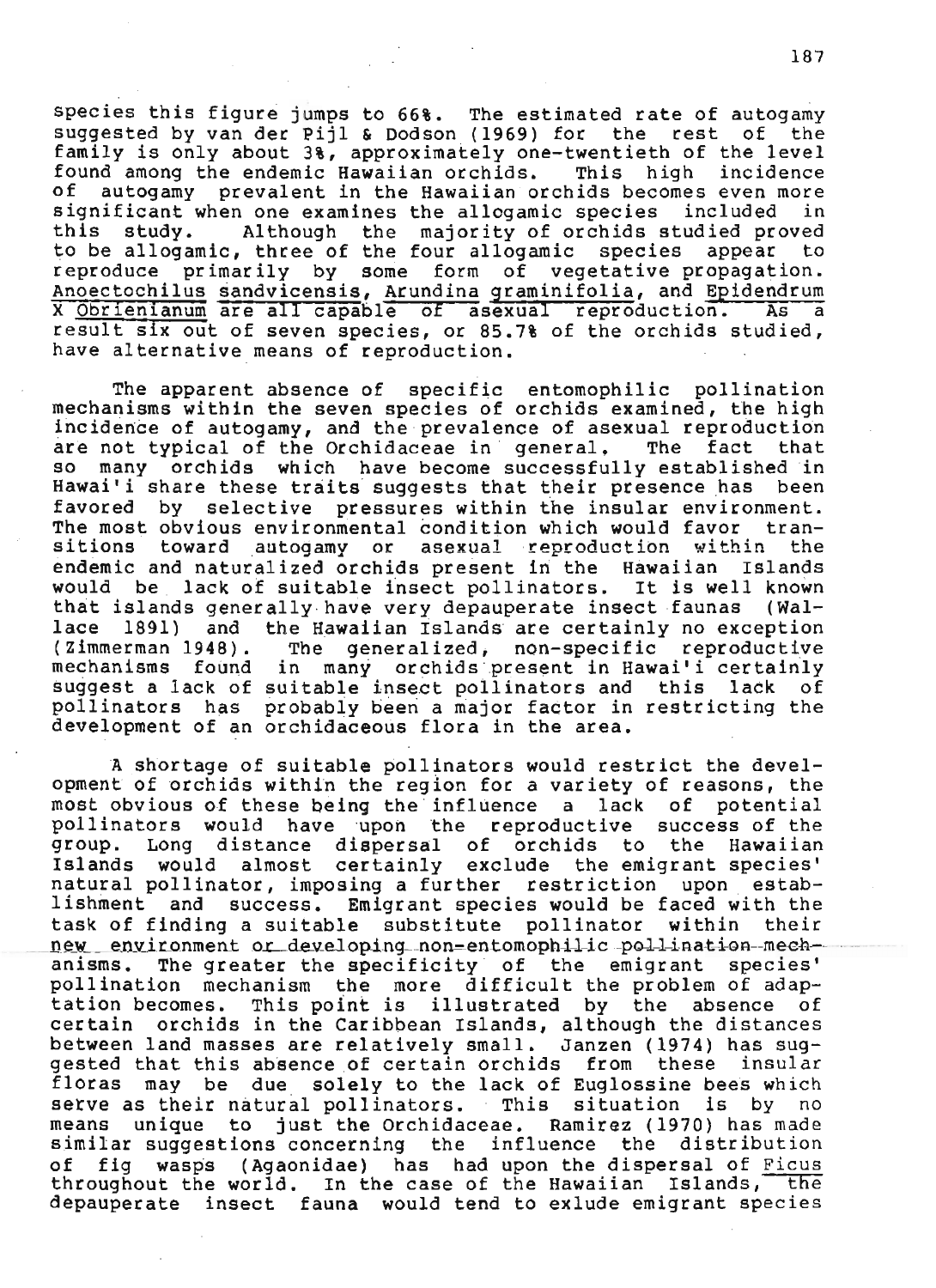dependent upon specialized pollination mechanisms. This would effectively reduce the number of prospective emigrants within the Orchidaceae to a small portion of the family adapted to less specialized pollinators.

A second point to consider is the influence a shortage of suitable pollinators has had upon the evolutionary potential of the endemic Hawaiian orchids. In the case of the Hawaiian Islands, experimental evidence suggests that the orchids examined depend upon relatively non-specific entomophilic pollination systems, autogamy, or asexual reproduction to maintain populations of the species. From an evolutionary standpoint none of these mechanisms offers the individual as much opportunity for speciation as the specific entomophilic pollination systems which typify the family. This point is relatively clear cut when considering the autogamic or asexually reproducing individuals present within Hawai'i's established orchids. Self-fertilization limits the size of the gene pool accessible to a population for the formation of new combinations to fit changing environmental conditions and this reduces the evolutionary potential of those lines which adopt it (Stebbins 1957). As a result, obligatory self-fertilizing species, while not necessarily on the road to extinction, do represent an evolutionary "blind alley." Asexual reproduction, from an evolutionary standpoint, is often even more deleterious to the future of the species. It almost entirely eliminates recombination and the species frequently becomes evolutionarily moribund.

In the case of species dependent upon non-specific entomophilic pollination mechanisms, the evolutionary potential of the individual is also reduced, but for precisely the opposite Grant (1949) has pointed out that non-promiscuous pollireason. nation mechanisms utilizing insects capable of developing flower consistency (the situation for most orchids) can create a system of non-random mating within a population. In this case ethological isolation may prevent or reduce interbreeding between sympatric populations which have acquired different floral  $cha$ racters during a previous period of geographic separation. This condition would augment the efficiency of allopatric speciation within non-promiscuously pollinated groups of flowering plants but would be inoperative in promiscuously pollinated populations because the alleles would be uniformly distributed throughout the entire population of the species. As a result, the Hawaiian representatives of the Orchidaceae with their relatively generalized pollination mechanisms may have had less of an opportunity to undergo speciation than more specialized members of the family present elsewhere. This certainly seems to be the case for the endemic Hawaiian orchids where three original introductions species. appear to have given rise to only three endemic The lack of speciation within the endemic Hawaiian orchids and the restrictions that a shortage of suitable pollinators has imposed upon long distance colonization within the family are probably the major factors which have resulted in the notable scarcity of orchids in the endemic Hawaiian flora.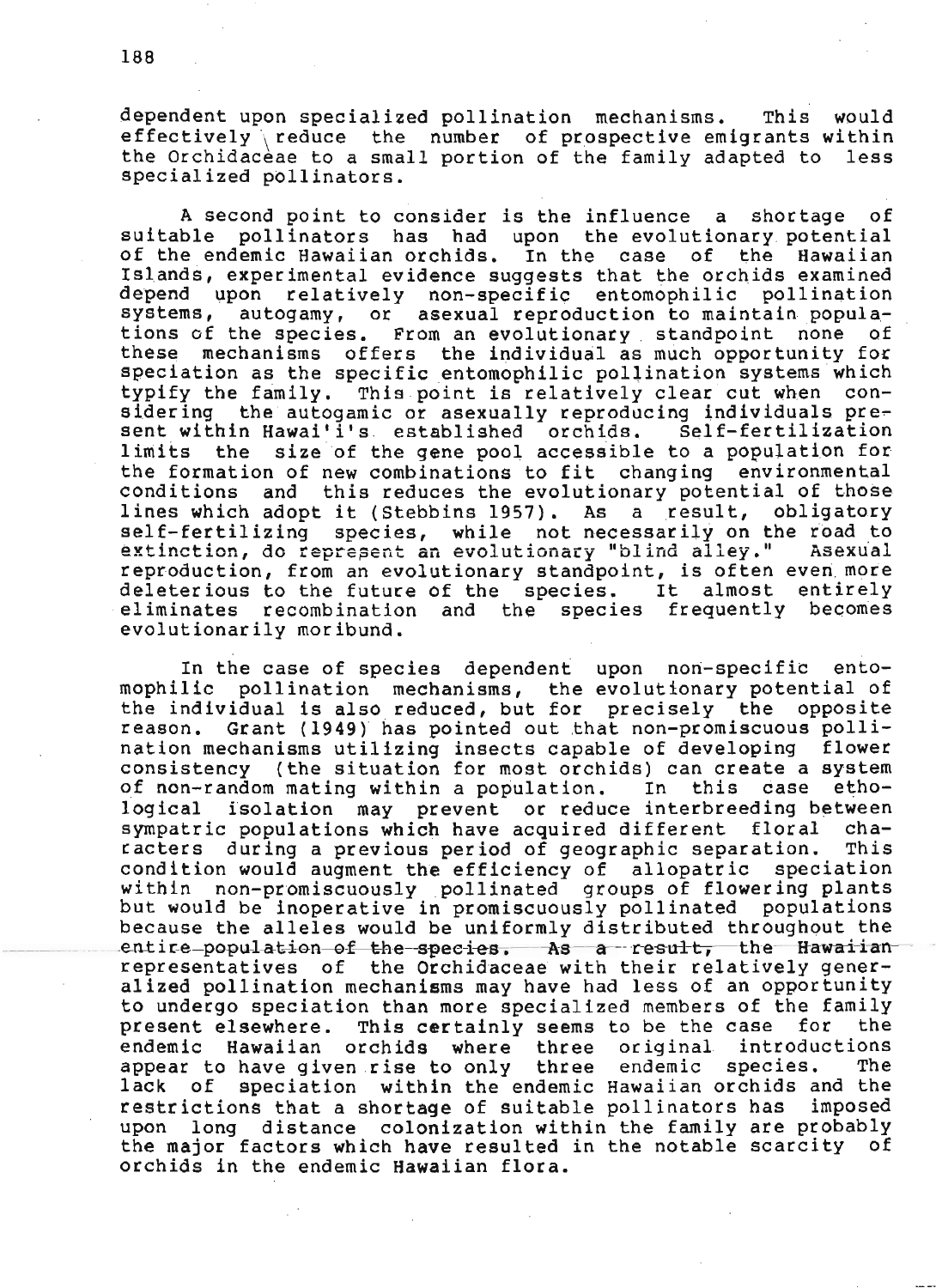- Carlquist, S. 1966a. The biota of long-distance dispersal.  $\mathbf{I}$ . Principles of dispersal and evolution. Quart. Rev. Biol.  $41:247-270.$
- The biota of long-distance dispersal. 1966b. IV. Genetic systems in the flora of oceanic islands. Evolution  $20:433-455.$
- 1967. The biota of long-distance dispersal. V. Plant dispersal to Pacific islands. Bull. Torrey Bot. Club  $94: 129-162.$
- 1970. Hawaii a natural history. Garden City: Natural History Press.
- Darwin, C. 1862. The various contrivances by which orchids are<br>fertilized by insects. London: John Murray & Co.
- Degener, Q. 1930. Ferns and flowering plants of Hawaii National Park. Honolulu: Honolulu Star Bulletin Ltd.
- Degener, O., and I. Degener. 1965. Orchids of Hawaii nei. Bull. Pacific Orchid Soc. Hawaii 25: 12-15.
- Dodson, C. H. 1962. The importance of pollination in the evolution of the orchids of tropical America. Amer. Orchid Soc. Bull. 31: 525-528, 641-649, 731-735.
- Dressler, R. L. 1968. Pollination by Euglossine bees. Evolution 22: 202-210.
- Faegri, K., and L. van der Pijl. 1966. Principles of pollination ecology. Oxford: Pergamon Press.
- Fosberg, F. R. 1948. Derivation of the flora of the Hawaiian Islands. Pages 107-119 in E. C. Zimmerman. Insects of<br>Hawaii, Vol. 1. Introduction. Honolulu: University of Hawaii Press.
- Grant, V. 1949. Pollination systems as isolating mechanisms in Angiosperms. Evolution 3: 82-97.
	- Janzen, D. H. 1974. The deflowering of Central America. Natural Hist. 83: 49-53.
	- Kores, P. 1979. Taxonomy and pollination in the wild Hawaiian orchids. M.S. Thesis in Botany, University of Hawaii, Honolulu.
	- Knuth, P. 1909. Handbook of flower pollination. Vol.  $3:$  $393 - 422$ .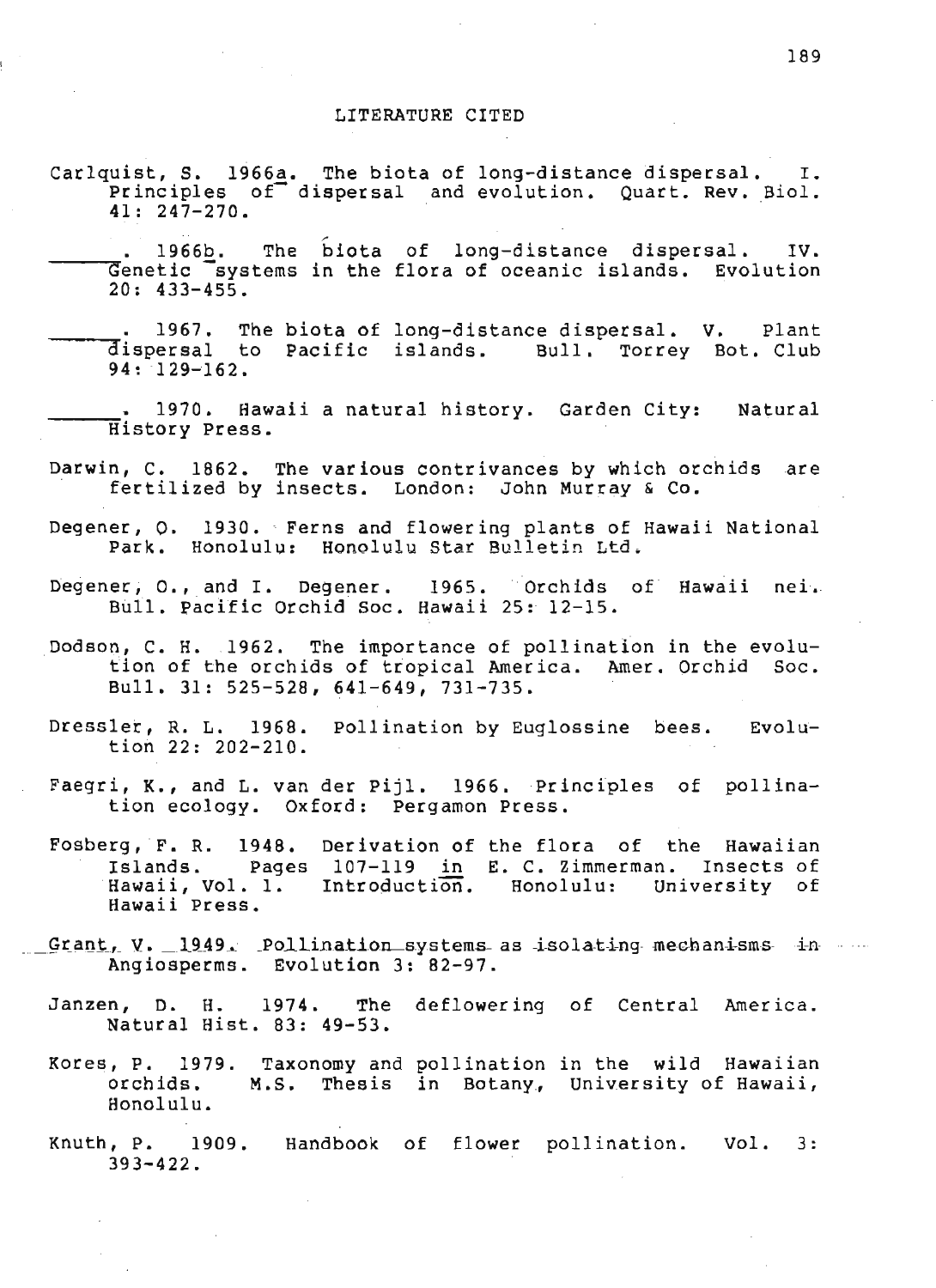- MacCaughey, v. 1916. The orchids of Hawaii. pl. World 19(11): 350-355.
- Neal, M. 1938. Native Hawaiian orchids. Paradise of the Pacific 50: 28, 31.
- flowers, their pollination and evolution. Coral Gables: Univer-1969. Orchid Pijl, van der, L., and C. H. Dodson. sity of Miami Press.
- Ramirez, B. 1970. Host specificity of fig wasps (Agaonidae). Eyolution 24: 680-691.
- Ridley, H. N. 1888. Notes on self-fertilization and cleistogamy in orchids. J. Linn. Soc. Bot. 22: 389-395.
- 1930. The dispersal of plants throughout the world. Kent: L. Reeve & Co.
- St. John, H. 1973. List and summary of the flowering plants in "the Hawaiian Islands. Pac. Trop. Bot. Gdn. Mem. 1. Lawai, Kaual, Hawaii. 519 pp.
- Stebbins, G. L., Jr. 1957. Self fertilization and population variability in the higher plants. Amer. Mid. Natur. 91: 337-354.
- Wallace, A. R. 1B91. Natural selection and tropical nature. London: Macmillan & Co.
- Zimmerman, E. C. 1948. Insects of Hawaii, Vol I. Introduction. Honolulu: University of Hawaii Press.